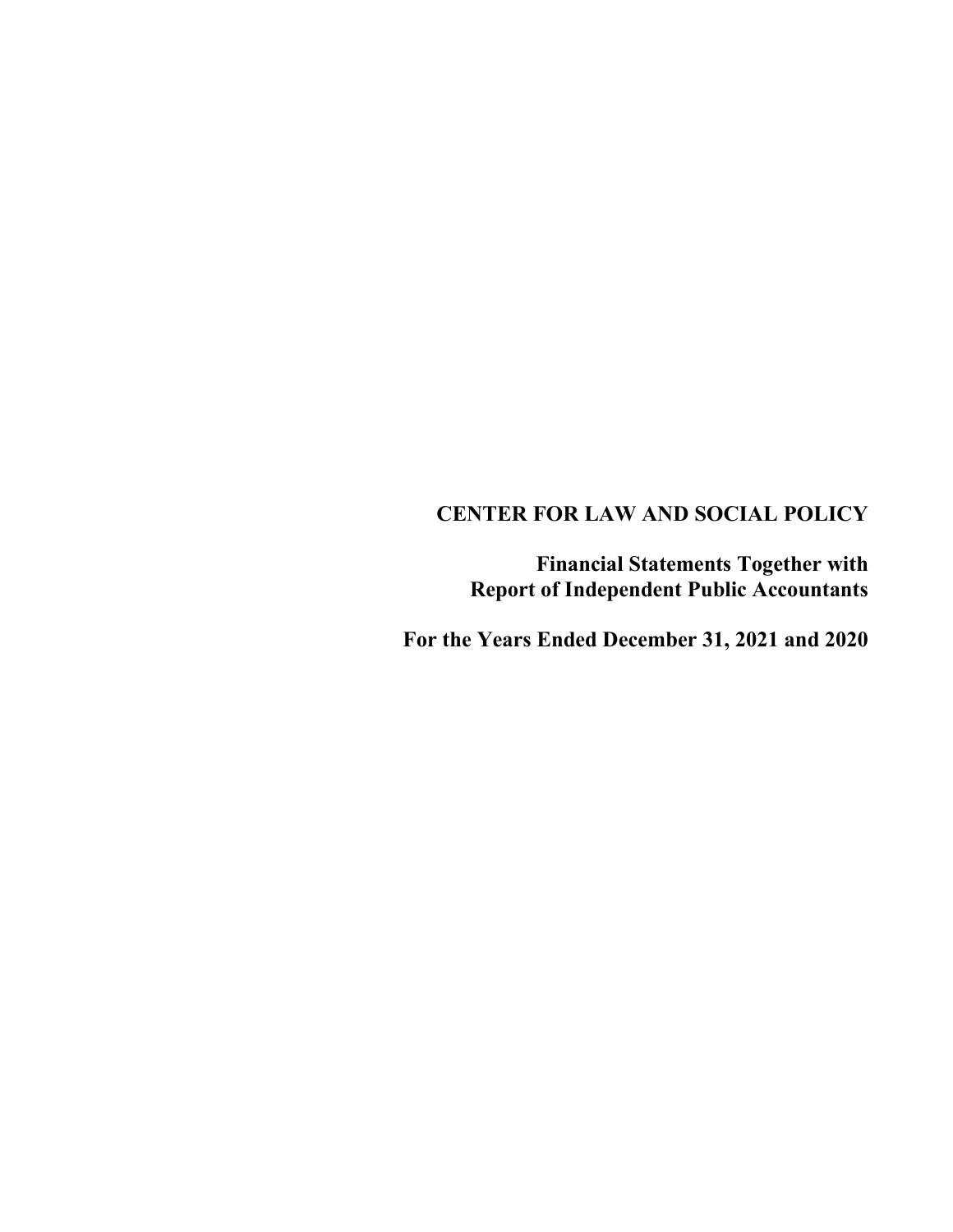

# **DECEMBER 31, 2021 AND 2020**

## **CONTENTS**

| REPORT OF INDEPENDENT PUBLIC ACCOUNTANTS           |               |  |  |
|----------------------------------------------------|---------------|--|--|
| <b>FINANCIAL STATEMENTS</b>                        |               |  |  |
| <b>Statements of Financial Position</b>            | $\mathcal{Z}$ |  |  |
| Statements of Activities and Changes in Net Assets | 4             |  |  |
| <b>Statements of Functional Expenses</b>           | $\mathcal{F}$ |  |  |
| <b>Statements of Cash Flows</b>                    | 7             |  |  |
| Notes to the Financial Statements                  | 8             |  |  |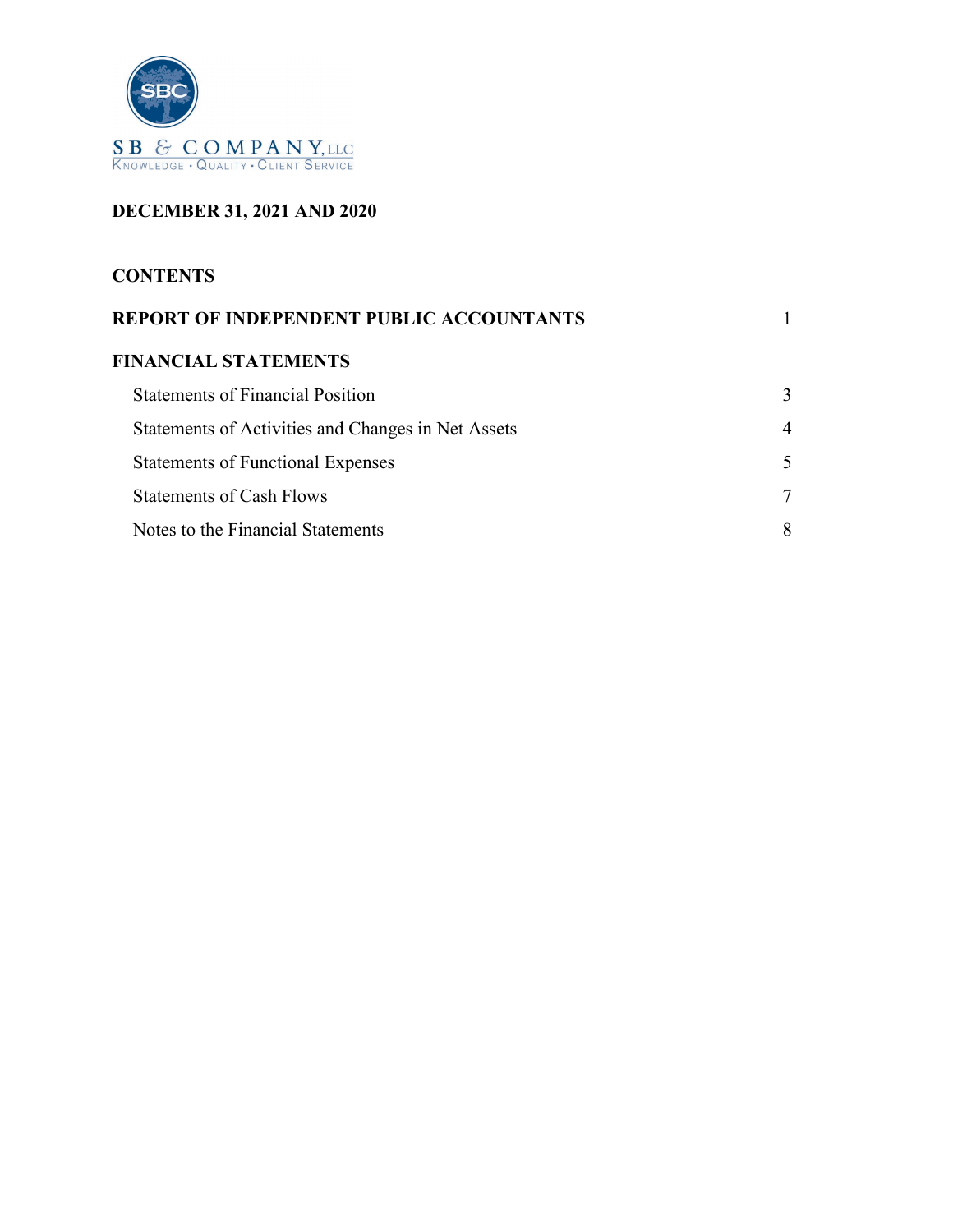

## **REPORT OF INDEPENDENT PUBLIC ACCOUNTANTS ON THE FINANCIAL STATEMENTS**

To the Board of Directors of Center for Law and Social Policy

## *Opinion*

We have audited the accompanying financial statements of the Center for Law and Social Policy (CLASP), which comprise the statement of financial position as of December 31, 2021, and the related statements of activities and changes in net assets, functional expenses, and cash flows for the year then ended, and the related notes to the financial statements.

In our opinion, the accompanying financial statements present fairly, in all material respects, the financial position of CLASP as of December 31, 2021, and the changes in its net assets and its cash flows for the year then ended in accordance with accounting principles generally accepted in the United States of America.

## *Basis for Opinion*

We conducted our audit in accordance with auditing standards generally accepted in the United States of America (GAAS). Our responsibilities under those standards are further described in the Auditor's Responsibilities for the Audit of the Financial Statements section of our report. We are required to be independent of CLASP and to meet our other ethical responsibilities, in accordance with the relevant ethical requirements relating to our audit. We believe that the audit evidence we have obtained is sufficient and appropriate to provide a basis for our audit opinion.

#### *Other Matter*

The financial statement s of CLASP for the year ended December 31, 2020 were audited by another auditor who expressed an unmodified opinion on those statements on May 12, 2021.

#### *Responsibilities of Management for the Financial Statements*

Management is responsible for the preparation and fair presentation of the financial statements in accordance with accounting principles generally accepted in the United States of America, and for the design, implementation, and maintenance of internal controls relevant to the preparation and fair presentation of financial statements that are free from material misstatement, whether due to fraud or error.

In preparing the financial statements, management is required to evaluate whether there are conditions or events, considered in the aggregate, that raise substantial doubt about CLASP's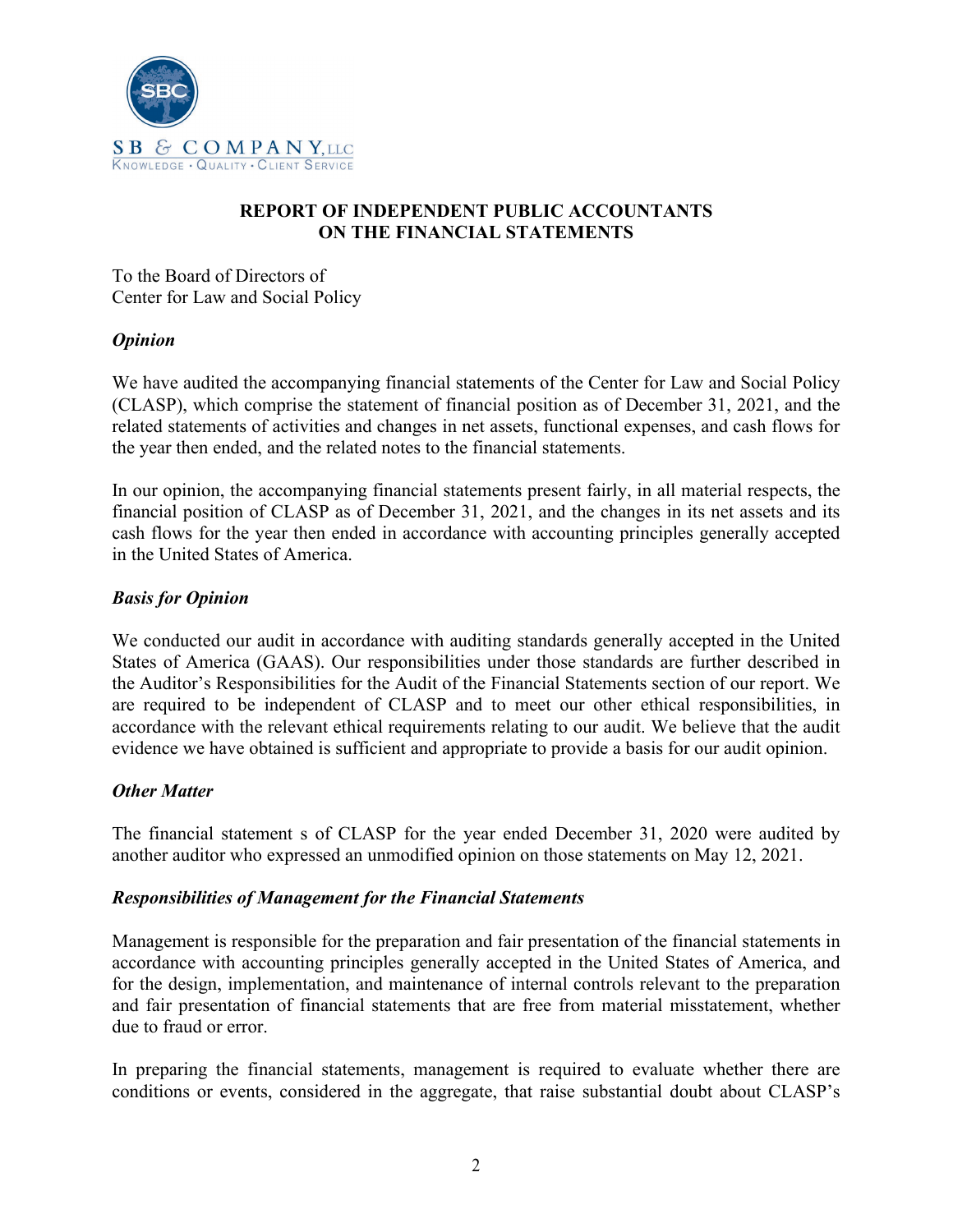

ability to continue as a going concern for one year after the date that the financial statements are available for issue.

### *Auditor's Responsibilities for the Audit of the Financial Statements*

Our objectives are to obtain reasonable assurance about whether the financial statements as a whole are free from material misstatement, whether due to fraud or error, and to issue an auditor's report that includes our opinion. Reasonable assurance is a high level of assurance but is not absolute assurance and therefore is not a guarantee that an audit conducted in accordance with GAAS will always detect a material misstatement when it exists. The risk of not detecting a material misstatement resulting from fraud is higher than for one resulting from error, as fraud may involve collusion, forgery, intentional omissions, misrepresentations, or the override of internal controls. Misstatements are considered material if there is a substantial likelihood that, individually or in the aggregate, they would influence the judgment made by a reasonable user based on the financial statements.

In performing an audit in accordance with GAAS, we:

- Exercise professional judgment and maintain professional skepticism throughout the audit.
- Identify and assess the risks of material misstatement of the financial statements, whether due to fraud or error, and design and perform audit procedures responsive to those risks. Such procedures include examining, on a test basis, evidence regarding the amounts and disclosures in the financial statements.
- Obtain an understanding of internal controls relevant to the audit in order to design audit procedures that are appropriate in the circumstances, but not for the purpose of expressing an opinion on the effectiveness of CLASP's internal controls. Accordingly, no such opinion is expressed.
- Evaluate the appropriateness of accounting policies used and the reasonableness of significant accounting estimates made by management, as well as evaluate the overall presentation of the financial statements.
- Conclude whether, in our judgment, there are conditions or events, considered in the aggregate, that raise substantial doubt about CLASP's ability to continue as a going concern for a reasonable period of time.

We are required to communicate with those charged with governance regarding, among other matters, the planned scope and timing of the audit, significant audit findings, and certain internal controls–related matters that we identified during the audit.

Washington, D.C. May 11, 2022

SB+ Company, ILC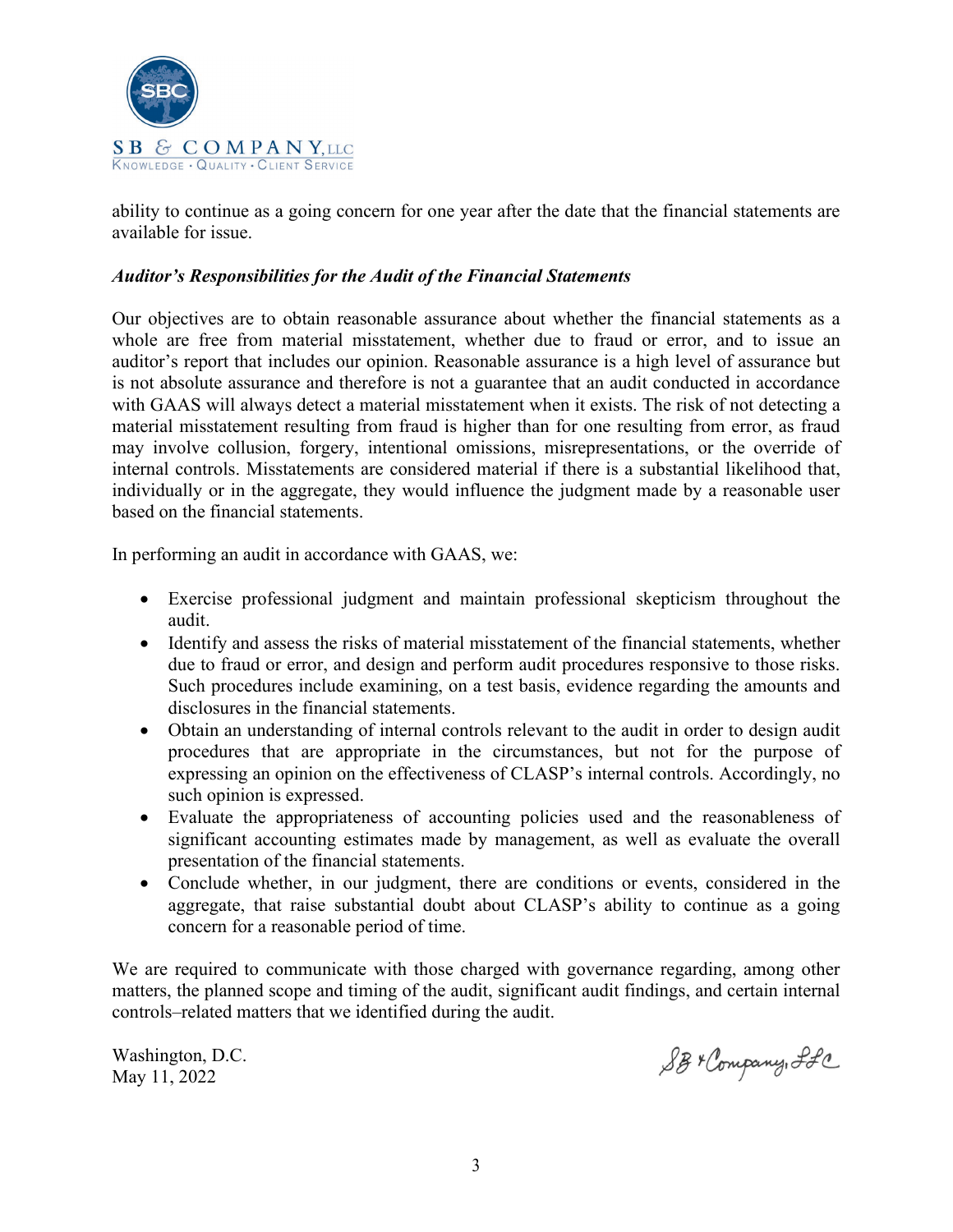## **Statements of Financial Position As of December 31, 2021 and 2020**

| 2021 |            |                           | 2020       |
|------|------------|---------------------------|------------|
|      |            |                           |            |
| \$   | 9,887,339  | \$                        | 6,982,781  |
|      | 2,841      |                           | 8,386      |
|      | 2,951,100  |                           | 3,632,035  |
|      | 27,739     |                           | 38,217     |
|      | 221,729    |                           | 147,874    |
|      | 195,089    |                           | 199,341    |
|      | 158,776    |                           | 63,226     |
|      | 5,730,987  |                           | 6,187,674  |
| -S   | 19,175,600 | $\boldsymbol{\mathsf{S}}$ | 17,259,534 |
|      |            |                           |            |
|      |            |                           |            |
| \$   | 281,207    | \$                        | 79,310     |
|      | 385,752    |                           | 372,397    |
|      |            |                           | 817,100    |
|      | 7,000      |                           |            |
|      | 165,960    |                           | 74,474     |
|      | 5,971,071  |                           | 6,323,665  |
|      | 6,810,990  |                           | 7,666,946  |
|      |            |                           |            |
|      | 2,651,783  |                           | 1,738,711  |
|      | 9,712,827  |                           | 7,853,877  |
|      | 12,364,610 |                           | 9,592,588  |
| -SS  | 19,175,600 | S                         | 17,259,534 |
|      |            |                           |            |

The accompanying notes are an integral part of these financial statements.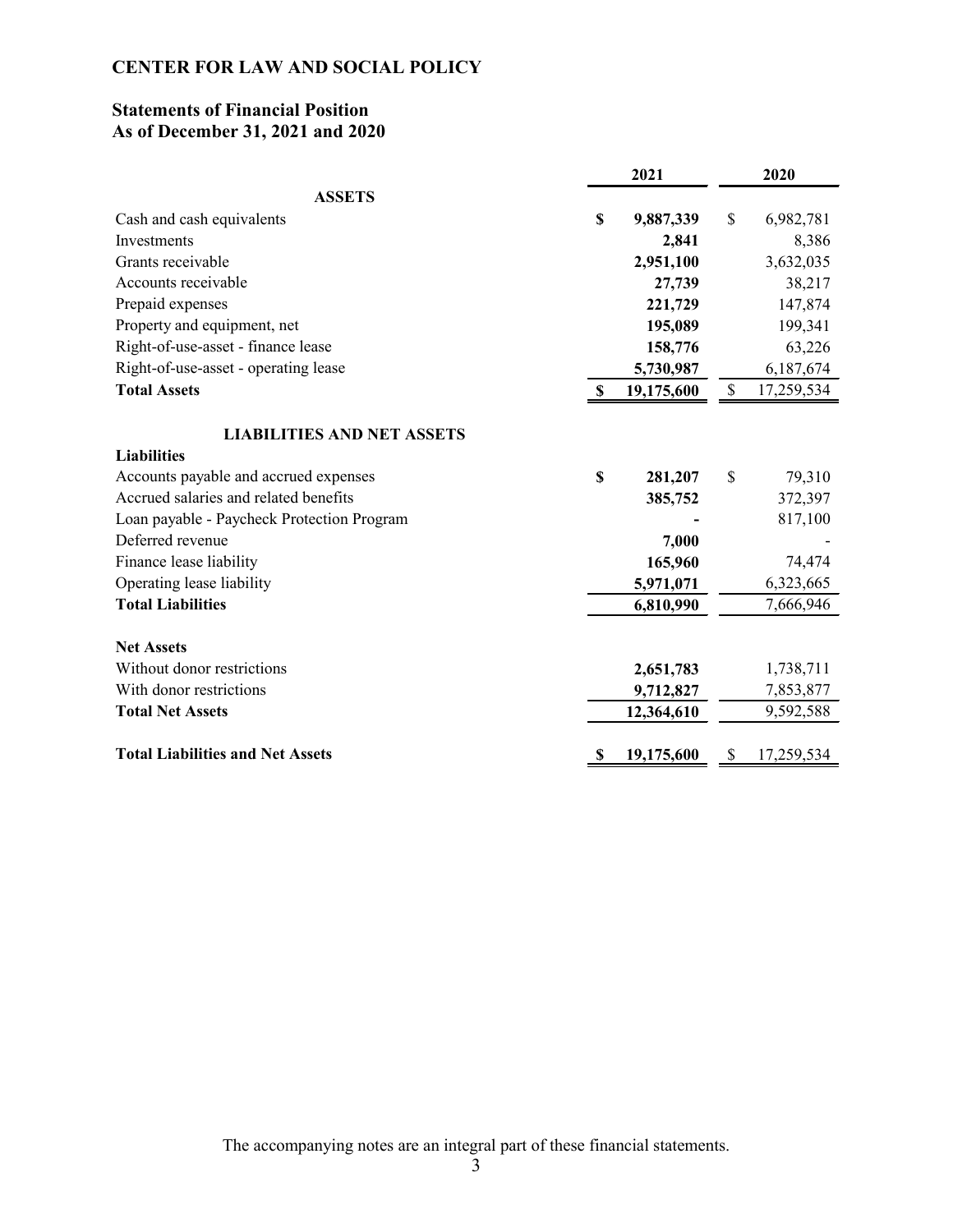## **Statements of Activities and Changes in Net Assets For the Years Ended December 31, 2021 and 2020**

|                                                        | 2021 |             |              | 2020        |
|--------------------------------------------------------|------|-------------|--------------|-------------|
| <b>NET ASSETS WITHOUT DONOR RESTRICTIONS</b>           |      |             |              |             |
| <b>Revenue and Support</b>                             |      |             |              |             |
| Contributions                                          | \$   | 236,806     | $\mathbb{S}$ | 366,711     |
| Contract revenue                                       |      | 256,340     |              |             |
| Federal grant - PPP loan forgiveness                   |      | 817,100     |              |             |
| Investment income, net                                 |      | 3,399       |              | 7,041       |
| Other revenue                                          |      | 17,765      |              | 10,050      |
| <b>Total Revenue</b>                                   |      | 1,331,410   |              | 383,802     |
| Release of net assets from restrictions                |      | 8,894,500   |              | 7,654,906   |
| <b>Total Revenue and Support</b>                       |      | 10,225,910  |              | 8,038,708   |
| <b>Expenses</b>                                        |      |             |              |             |
| Policy areas                                           |      | 7,654,824   |              | 7,222,570   |
| General and administrative                             |      | 1,087,510   |              | 838,299     |
| Fundraising                                            |      | 570,504     |              | 588,906     |
| <b>Total Expenses</b>                                  |      | 9,312,838   |              | 8,649,775   |
| <b>Change in Net Assets Without Donor Restrictions</b> |      | 913,072     |              | (611, 067)  |
| <b>NET ASSETS WITH DONOR RESTRICTIONS</b>              |      |             |              |             |
| Grants                                                 |      | 10,753,450  |              | 8,000,211   |
| Release of net assets from restrictions                |      | (8,894,500) |              | (7,654,906) |
| <b>Change in Net Assets With Donor Restrictions</b>    |      | 1,858,950   |              | 345,305     |
| Changes in net assets                                  |      | 2,772,022   |              | (265,762)   |
| Net assets, beginning of year                          |      | 9,592,588   |              | 9,858,350   |
| Net Assets, End of Year                                | \$   | 12,364,610  | \$           | 9,592,588   |

The accompanying notes are an integral part of these financial statements.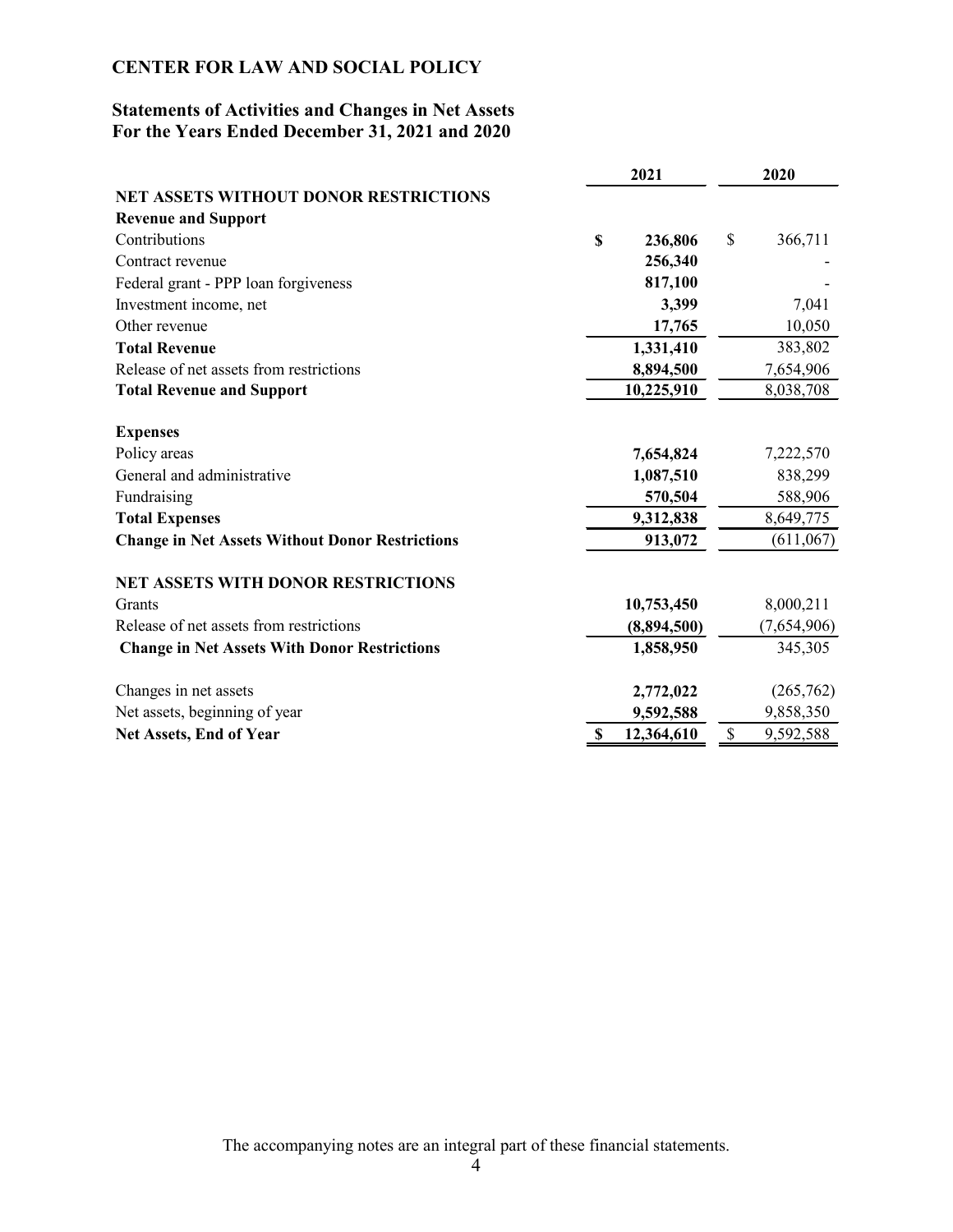## **Statement of Functional Expenses**

## **For the Year Ended December 31, 2021, with Comparative 2020 Totals**

|                               |     |                       |   |                        |    |                       |    | 2021                |    |                            |    |                    |              |              |              |             |
|-------------------------------|-----|-----------------------|---|------------------------|----|-----------------------|----|---------------------|----|----------------------------|----|--------------------|--------------|--------------|--------------|-------------|
|                               |     |                       |   | <b>Policy Areas</b>    |    |                       |    |                     |    | <b>Supporting Services</b> |    |                    |              |              |              |             |
|                               |     | Education,            |   |                        |    | <b>Poverty Income</b> |    |                     |    |                            |    |                    |              |              |              |             |
|                               |     | <b>Labor</b> and      |   | <b>Child Care and</b>  |    | <b>Support</b>        |    | <b>Total Policy</b> |    | <b>General</b> and         |    |                    |              |              |              |             |
|                               |     | <b>Worker Justice</b> |   | <b>Early Education</b> |    | Program               |    | Areas               |    | Administrative             |    | <b>Fundraising</b> |              | <b>Total</b> |              | 2020 Totals |
| Salaries                      | S   | 811,109               | S | 1,887,910              | S. | 1,135,621             | S. | 3,834,640           | S. | 396,825                    | S  | 336,792            | $\mathbf{s}$ | 4,568,257    | $\mathbf{s}$ | 4,497,001   |
| Payroll taxes                 |     | 58,393                |   | 136,515                |    | 81,942                |    | 276,850             |    | 28,089                     |    | 24,384             |              | 329,323      |              | 331,995     |
| Benefits                      |     | 138,528               |   | 323,850                |    | 194,410               |    | 656,788             |    | 67,402                     |    | 57,771             |              | 781,961      |              | 851,492     |
| Consulting fees               |     | 187,971               |   | 653,432                |    | 261,983               |    | 1,103,386           |    | 237,709                    |    | 58,250             |              | 1,399,345    |              | 464,152     |
| Subgrants                     |     | 11,028                |   | 517,325                |    | 522,878               |    | 1,051,231           |    |                            |    |                    |              | 1,051,231    |              | 1,273,600   |
| Occupancy                     |     | 105,254               |   | 244,241                |    | 146,610               |    | 496,105             |    | 108,073                    |    | 52,943             |              | 657,121      |              | 674,945     |
| Professional fees             |     | 9,749                 |   | 22,577                 |    | 13,554                |    | 45,880              |    | 107,092                    |    | 5,437              |              | 158,409      |              | 187,441     |
| Publications purchased        |     | 2,015                 |   | 2,779                  |    | 2,393                 |    | 7,187               |    | 62,221                     |    | 5,870              |              | 75,278       |              | 56,178      |
| Telecommunications            |     | 11,769                |   | 27,895                 |    | 16,705                |    | 56,369              |    | 12,828                     |    | 4,814              |              | 74,011       |              | 76,223      |
| Depreciation and amortization |     | 5,585                 |   | 12,934                 |    | 7,764                 |    | 26,283              |    | 26,205                     |    | 3,115              |              | 55,603       |              | 54,932      |
| Meetings and conferences      |     | 2,797                 |   | 14,391                 |    | 7,033                 |    | 24,221              |    | 12,582                     |    | 5,641              |              | 42,444       |              | 47,475      |
| Dues and registration         |     | 9,146                 |   | 5,349                  |    | 2,919                 |    | 17,414              |    | 3,815                      |    | 6,400              |              | 27,629       |              | 28,821      |
| Travel                        |     | 152                   |   | 6,562                  |    | 5,950                 |    | 12,664              |    | 10,570                     |    | 320                |              | 23,554       |              | 25,547      |
| Miscellaneous                 |     | 22,137                |   | 203                    |    | 8                     |    | 22,348              |    |                            |    |                    |              | 22,348       |              | 1,326       |
| Insurance                     |     | 3,208                 |   | 7,428                  |    | 4,459                 |    | 15,095              |    | 3,684                      |    | 1,789              |              | 20,568       |              | 12,382      |
| Printing and duplication      |     | 122                   |   | 281                    |    | 168                   |    | 571                 |    | 3,195                      |    | 5,310              |              | 9,076        |              | 11,517      |
| Office supplies               |     | 606                   |   | 1,979                  |    | 1,150                 |    | 3,735               |    | 4,957                      |    | 188                |              | 8,880        |              | 15,686      |
| Interest expense              |     | 845                   |   | 1,958                  |    | 1,176                 |    | 3,979               |    | 962                        |    | 471                |              | 5,412        |              | 10,527      |
| Postage and delivery          |     | 16                    |   | 39                     |    | 23                    |    | 78                  |    | 1,301                      |    | 9                  |              | 1,388        |              | 1,707       |
| Contributions                 |     |                       |   |                        |    |                       |    |                     |    |                            |    | 1,000              |              | 1,000        |              | 3,500       |
| Repairs and maintenance       |     |                       |   |                        |    |                       |    |                     |    |                            |    |                    |              |              |              | 5,366       |
| Temporary help                |     |                       |   |                        |    |                       |    |                     |    |                            |    |                    |              |              |              | 17,962      |
| <b>Total Expenses</b>         | \$. | 1,380,430             | S | 3,867,648              | S  | 2,406,746             | S  | 7,654,824           | S  | 1,087,510                  | \$ | 570,504            | S            | 9,312,838    | \$           | 8,649,775   |
|                               |     |                       |   |                        |    |                       |    |                     |    |                            |    |                    |              |              |              |             |

The accompanying notes are an integral part of this financial statement.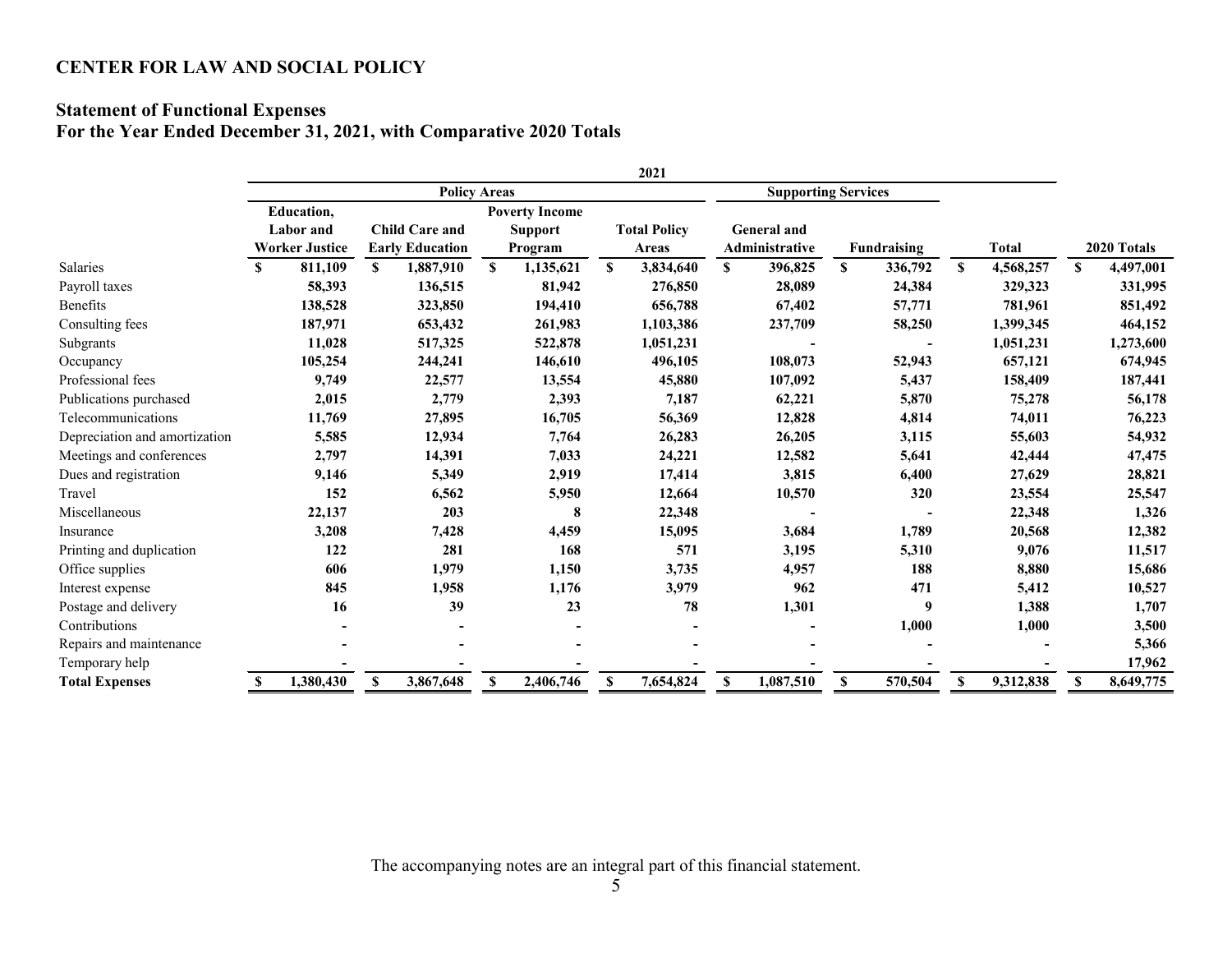## **Statement of Functional Expenses For the Year Ended December 31, 2020**

|                               |                     |           | <b>Supporting Services</b>                  |         |                    |                    |              |                       |
|-------------------------------|---------------------|-----------|---------------------------------------------|---------|--------------------|--------------------|--------------|-----------------------|
|                               | <b>Policy Areas</b> |           | <b>General</b> and<br><b>Administrative</b> |         |                    | <b>Fundraising</b> |              | <b>Total Expenses</b> |
| Salaries                      | $\mathbf{\hat{S}}$  | 3,812,475 | $\mathsf{\$}$                               | 384,590 | $\mathbf{\hat{S}}$ | 299,936            | $\mathbb{S}$ | 4,497,001             |
| Payroll taxes                 |                     | 279,810   |                                             | 28,691  |                    | 23,494             |              | 331,995               |
| Benefits                      |                     | 715,455   |                                             | 74,148  |                    | 61,889             |              | 851,492               |
| Grants                        |                     | 1,273,600 |                                             |         |                    |                    |              | 1,273,600             |
| Occupancy                     |                     | 495,949   |                                             | 120,073 |                    | 58,923             |              | 674,945               |
| Consulting fees               |                     | 272,388   |                                             | 96,019  |                    | 95,745             |              | 464,152               |
| Professional fees             |                     | 119,385   |                                             | 53,872  |                    | 14,184             |              | 187,441               |
| Telecommunications            |                     | 56,009    |                                             | 13,560  |                    | 6,654              |              | 76,223                |
| Publications                  |                     | 41,280    |                                             | 9,994   |                    | 4,904              |              | 56,178                |
| Depreciation and amortization |                     | 40,364    |                                             | 9,772   |                    | 4,796              |              | 54,932                |
| Meetings and conferences      |                     | 30,973    |                                             | 14,098  |                    | 2,404              |              | 47,475                |
| Dues and registration         |                     | 16,232    |                                             | 8,410   |                    | 4,179              |              | 28,821                |
| Travel                        |                     | 18,772    |                                             | 4,545   |                    | 2,230              |              | 25,547                |
| Temporary help                |                     | 15,142    |                                             | 2,820   |                    |                    |              | 17,962                |
| Office supplies               |                     | 11,526    |                                             | 2,791   |                    | 1,369              |              | 15,686                |
| Insurance                     |                     | 9,098     |                                             | 2,203   |                    | 1,081              |              | 12,382                |
| Printing and duplication      |                     | 2,060     |                                             | 4,895   |                    | 4,562              |              | 11,517                |
| Interest                      |                     | 7,735     |                                             | 1,873   |                    | 919                |              | 10,527                |
| Repairs and maintenance       |                     | 3,943     |                                             | 955     |                    | 468                |              | 5,366                 |
| Contributions                 |                     |           |                                             | 2,500   |                    | 1,000              |              | 3,500                 |
| Postage and delivery          |                     | 210       |                                             | 1,348   |                    | 149                |              | 1,707                 |
| Miscellaneous                 |                     | 164       |                                             | 1,142   |                    | 20                 |              | 1,326                 |
| <b>Total Expenses</b>         | \$                  | 7,222,570 | \$                                          | 838,299 | \$                 | 588,906            | \$           | 8,649,775             |

The accompanying notes are an integral part of this financial statement.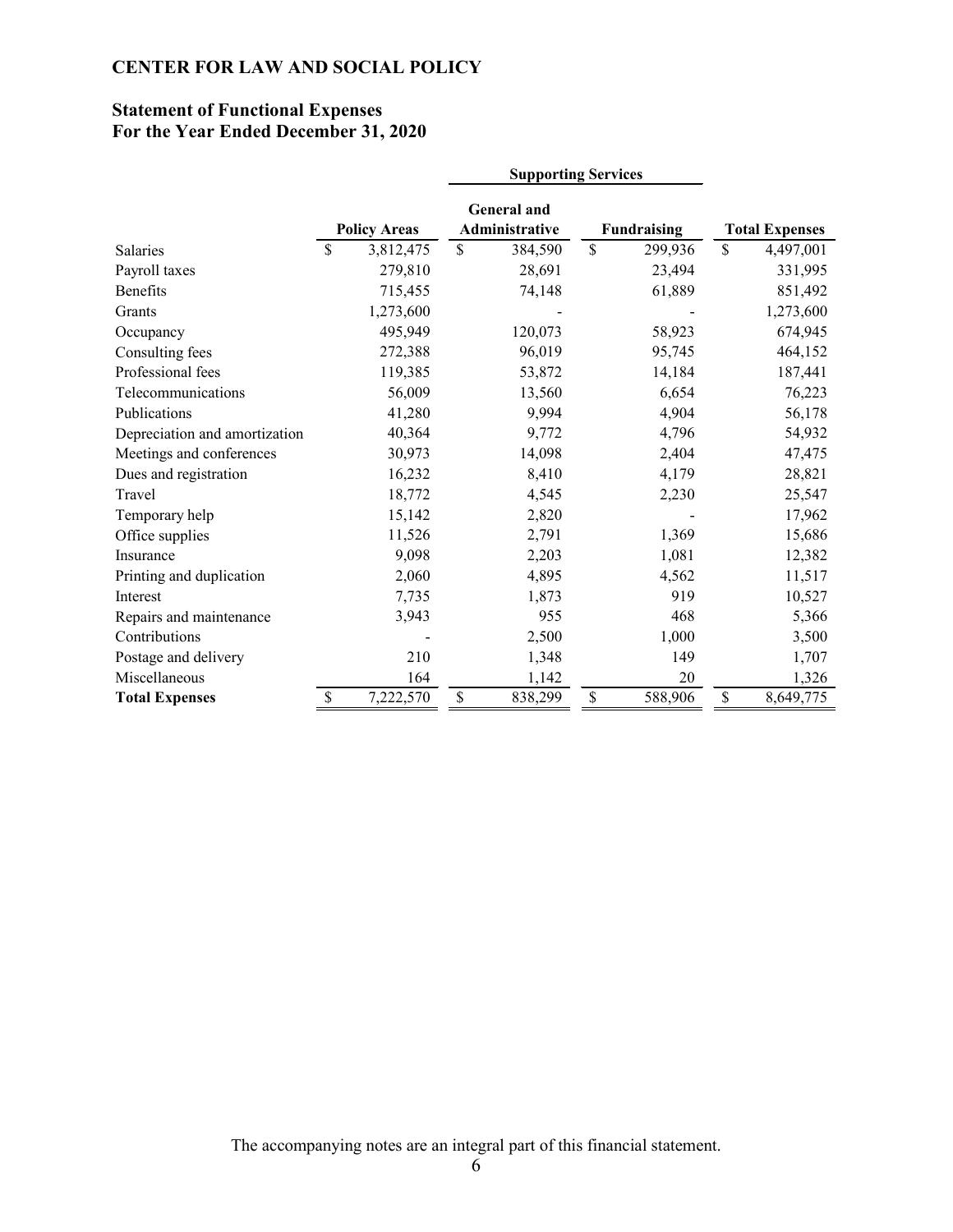## **Statements of Cash Flows For the Years Ended December 31, 2021 and 2020**

|                                                                 | 2021 |            |      | 2020        |  |  |
|-----------------------------------------------------------------|------|------------|------|-------------|--|--|
| <b>Cash Flows from Operating Activities</b>                     |      |            |      |             |  |  |
| Changes in net assets                                           | \$   | 2,772,022  | \$   | (265,762)   |  |  |
| Adjustments to reconcile changes in net assets to net           |      |            |      |             |  |  |
| cash from operating activities:                                 |      |            |      |             |  |  |
| Depreciation                                                    |      | 35,756     |      | 54,932      |  |  |
| Loss on disposal of property and equipment                      |      | 1,644      |      |             |  |  |
| Unrealized and realized gains (losses) on investments           |      | 327        |      | (675)       |  |  |
| Receipt of contributed securities                               |      | (2,738)    |      | (7,611)     |  |  |
| Change in the measurement of leases                             |      | 112,692    |      | 185,457     |  |  |
| Forgiveness of loan payable - Paycheck Protection Program       |      | (817, 100) |      |             |  |  |
| Effect of changes in non-cash operating assets and liabilities: |      |            |      |             |  |  |
| Grants receivable                                               |      | 680,935    |      | (605, 653)  |  |  |
| Accounts receivable                                             |      | 10,478     |      | 8,569       |  |  |
| Prepaid expenses                                                |      | (73, 855)  |      | (62, 505)   |  |  |
| Deposits                                                        |      |            |      | 39,159      |  |  |
| Accounts payable and accrued expenses                           |      | 201,897    |      | (1,032,648) |  |  |
| Accrued salaries and related benefits                           |      | 13,355     |      | 96,347      |  |  |
| Deferred revenue                                                |      | 7,000      |      |             |  |  |
| Deferred rent abatement                                         |      |            |      | (30, 459)   |  |  |
| <b>Net Cash from Operating Activities</b>                       |      | 2,942,413  |      | (1,620,849) |  |  |
| <b>Cash Flows from Investing Activities</b>                     |      |            |      |             |  |  |
| Sales of investments                                            |      | 7,956      |      |             |  |  |
| Purchase of property and equipment                              |      | (33, 148)  |      | (198, 385)  |  |  |
| <b>Net Cash from Investing Activities</b>                       |      | (25, 192)  |      | (198, 385)  |  |  |
|                                                                 |      |            |      |             |  |  |
| <b>Cash Flow from Financing Activities</b>                      |      |            |      |             |  |  |
| Principal payments on finance lease liability                   |      | (12, 663)  |      | (29,036)    |  |  |
| Proceeds from loan payable                                      |      |            |      | 817,100     |  |  |
| <b>Net Cash from Financing Activities</b>                       |      | (12, 663)  |      | 788,064     |  |  |
| Net change in cash and cash equivalents                         |      | 2,904,558  |      | (1,031,170) |  |  |
| Cash and cash equivalents, beginning of year                    |      | 6,982,781  |      | 8,013,951   |  |  |
| <b>Cash and Cash Equivalents, End of Year</b>                   | S    | 9,887,339  | $\$$ | 6,982,781   |  |  |
| <b>Supplemental Cash Flow Disclosure</b>                        |      |            |      |             |  |  |
| Cash paid for interest                                          | \$   | 5,414      | \$   | 10,527      |  |  |
| Acquisition of leased asset                                     |      | (178, 623) |      |             |  |  |

The accompanying notes are an integral part of these financial statements.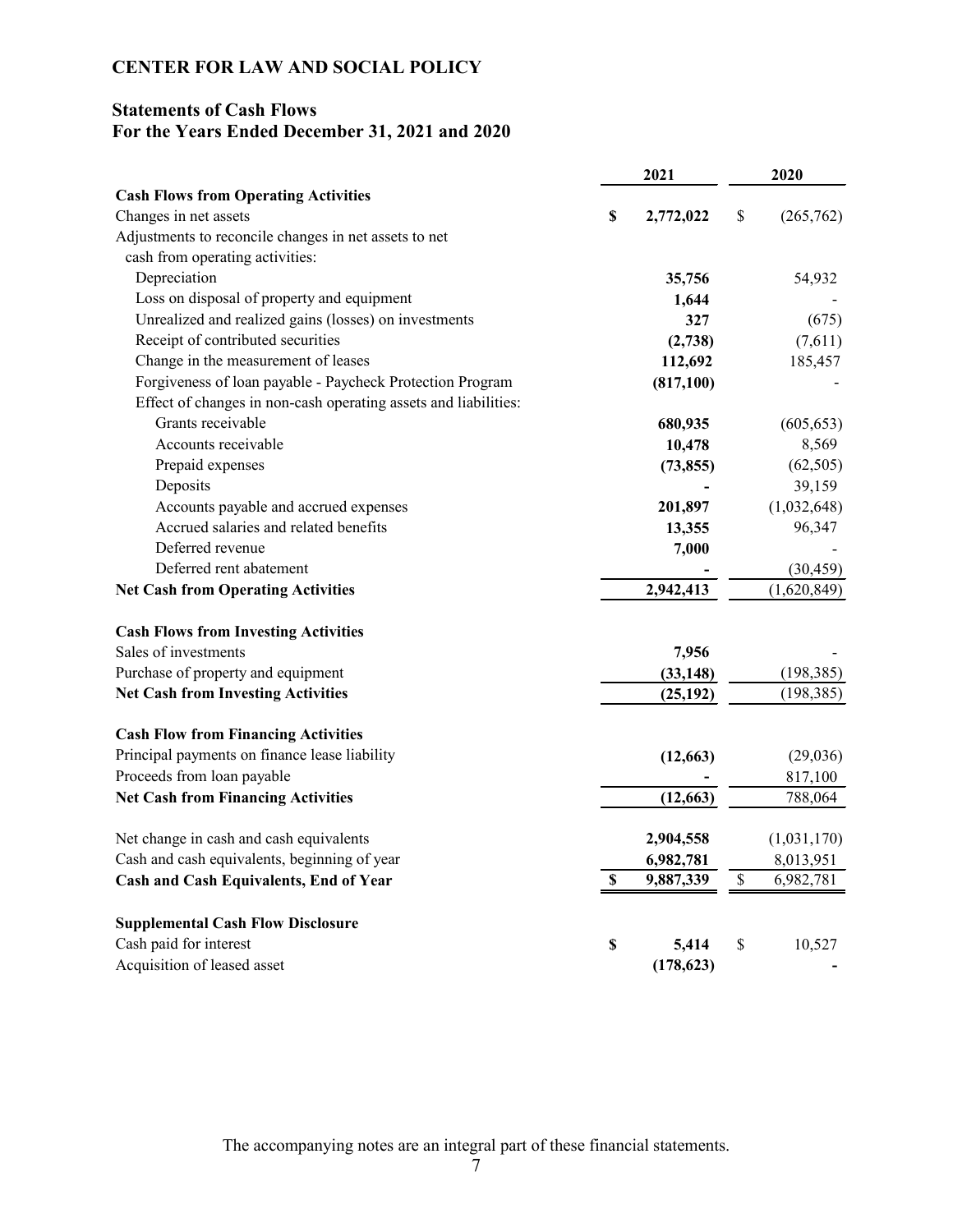#### **Notes to the Financial Statements December 31, 2021 and 2020**

#### **1. DESCRIPTION OF THE ORGANIZATION**

The Center for Law and Social Policy (CLASP) is a non-profit organization incorporated under the laws of the District of Columbia. CLASP was established to concentrate on meeting the problems of minorities and the poor through education, research and legal representation.

Currently, CLASP undertakes education, policy research, training, technical assistance, analyses and reports for use by advocates, non-profit organizations, Federal, state and local officials and research and evaluation entities; these are developed to improve the lives of children, youth, adults and families with low- income. CLASP understands that poverty in America is inextricably tied to systemic racism. Therefore, we will explicitly and with intention, focus our policy and advocacy efforts for economic and racial justice on systemic racism as the primary cause of poverty in communities of color in the United States. We believe that centering communities of color in our advocacy leads to policies that advance economic justice for everyone. We work in partnership with the people most impacted to advance policies that promote racial and economic justice.

Through high-quality analysis grounded in data and on-the-ground experience, effective advocacy, a strong public voice, and hands-on technical assistance, CLASP develops and promotes new ideas, mobilizes others, and provides guidance to government leaders and advocates to help them implement strategies that deliver meaningful results to people across America.

## **2. SUMMARY OF SIGNIFICANT ACCOUNTING POLICIES**

#### **Basis of Accounting**

The accompanying financial statements of CLASP are presented on the accrual basis of accounting in accordance with accounting principles generally accepted in the United States of America.

#### **Use of Estimates**

The preparation of financial statements in conformity with accounting principles generally accepted in the United States of America requires management to make estimates and judgments that affect the reported amounts of assets and liabilities and disclosures of contingent assets and liabilities as of the date of the financial statements and the reported amounts of revenue and expenses during the reporting period. Actual results could differ from those estimates.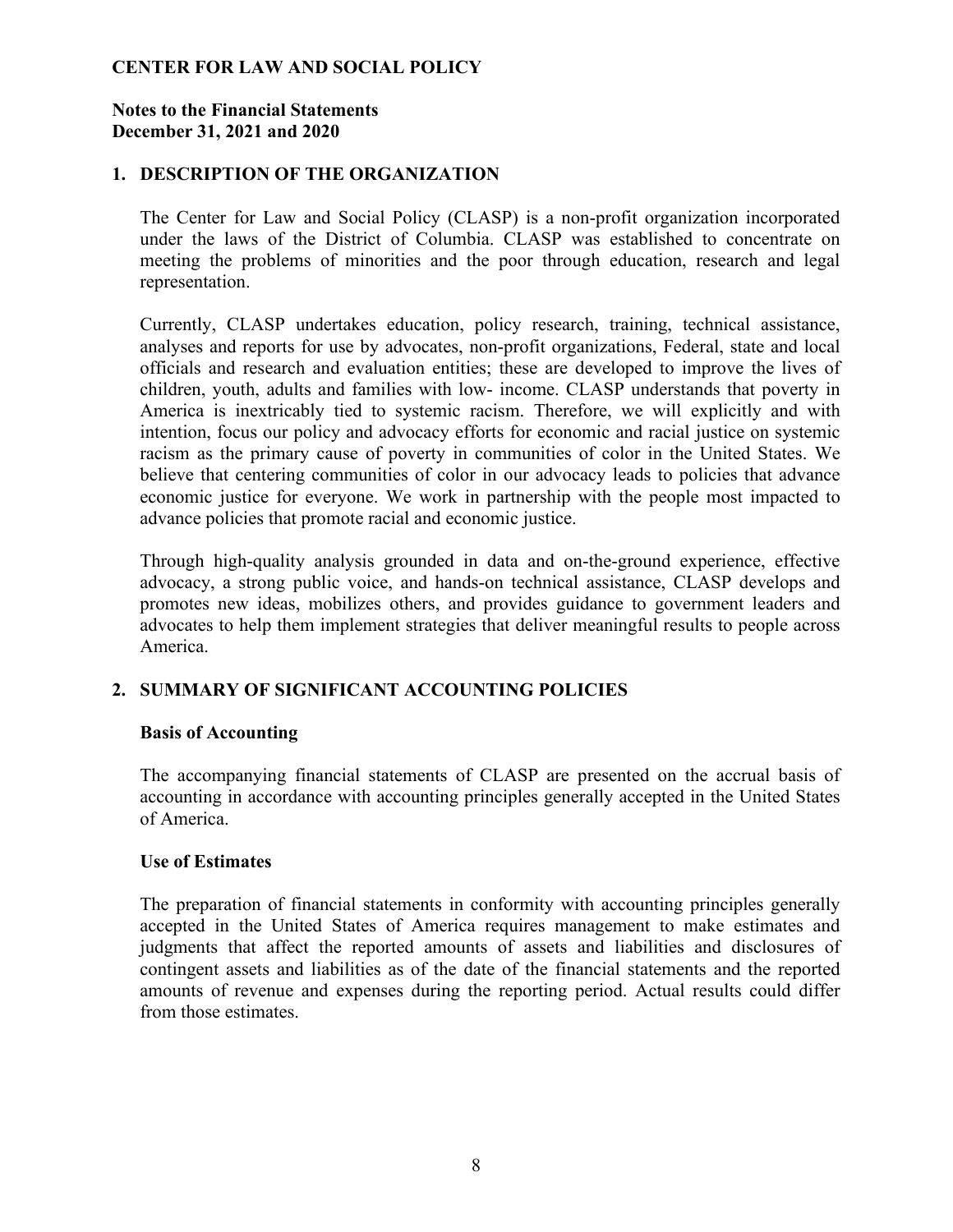#### **Notes to the Financial Statements December 31, 2021 and 2020**

## **2. SUMMARY OF SIGNIFICANT ACCOUNTING POLICIES** (continued)

#### **Cash and Cash Equivalents**

CLASP considers all cash and other highly liquid investments with an original maturities of three months or less to be cash equivalents. As of December 31, 2021 and 2020, cash equivalents consisted of money market accounts.

CLASP maintains its cash in a bank deposit account which, at times, may exceed Federally insured limits. Accounts are guaranteed by the Federal Deposit Insurance Corporation (FDIC) up to \$250,000 per depositor per institution. As of December 31, 2021 and 2020, CLASP has \$5,339,214 and \$2,438,128 in excess of FDIC insured limits, respectively. CLASP has not experienced any losses in their bank deposit accounts.

#### **Grants and Accounts Receivables**

Grants and accounts receivables approximate fair value. Management assesses the collectability for each amount based on historic data. As of December 31, 2021 and 2020, management considers all amounts to be fully collectible within one year. Accordingly, an allowance for doubtful accounts has not been established as of December 31, 2021 and 2020.

#### **Fair Value Measurements**

Generally accepted accounting principles establish a framework for measuring fair value. That framework provides a fair value hierarchy that prioritizes the inputs to valuation techniques used to measure fair value. The hierarchy gives the highest priority to unadjusted quoted prices in active markets for identical assets or liabilities (Level 1 measurements) and the lowest priority to unobservable inputs (Level 3 measurements).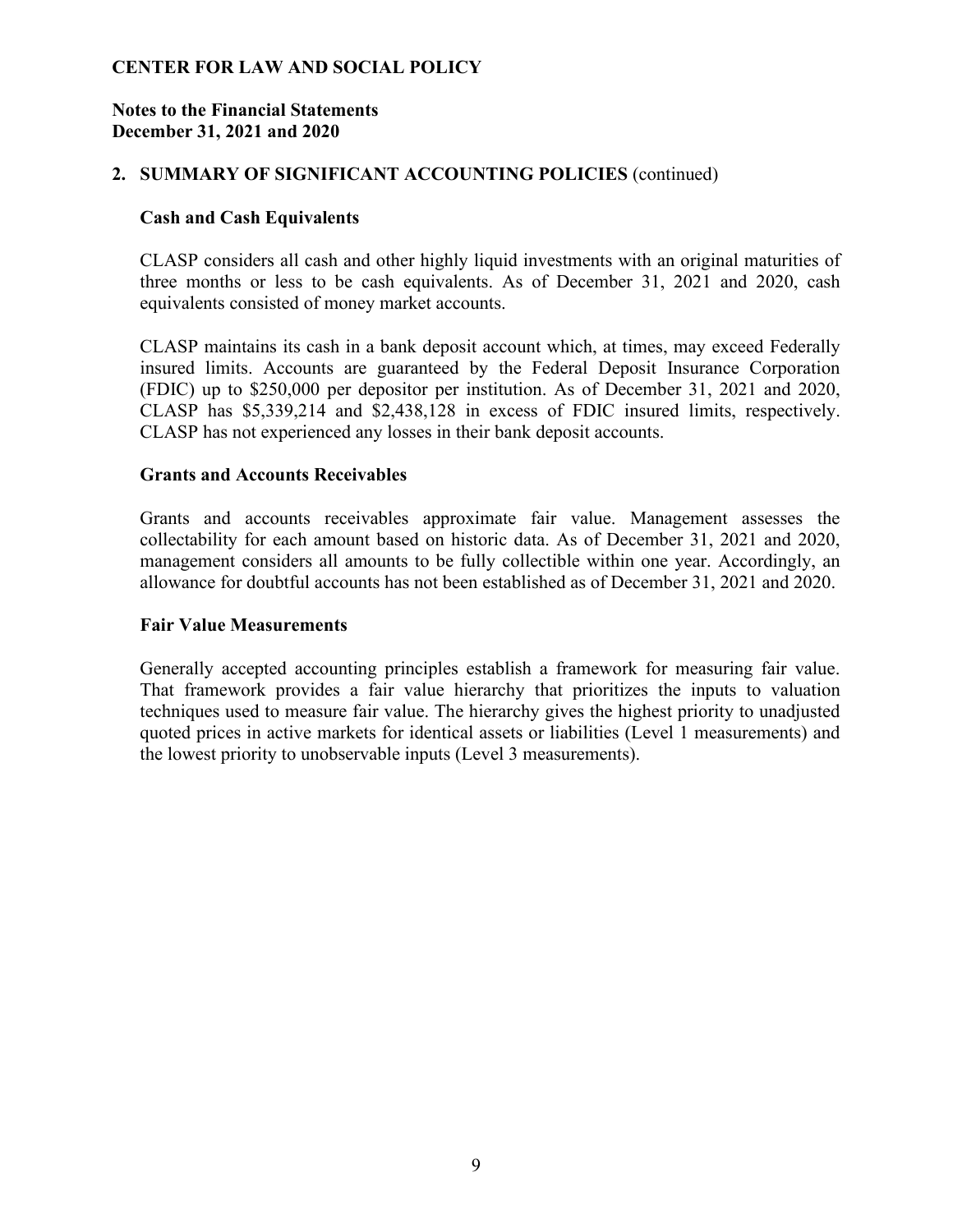#### **Notes to the Financial Statements December 31, 2021 and 2020**

## **2. SUMMARY OF SIGNIFICANT ACCOUNTING POLICIES** (continued)

#### **Fair Value Measurements** (continued)

The three levels of the fair value hierarchy under generally accepted accounting principles are described below:

- Level 1 Inputs to the valuation methodology are unadjusted quoted prices for identical assets or liabilities in active markets that CLASP has the ability to access.
- Level 2 Inputs to the valuation methodology include:
	- Quoted prices for similar assets or liabilities in active markets;
	- Quoted prices for identical or similar assets or liabilities in inactive markets;
	- Inputs other than quoted prices that are observable for the asset or liability; and
	- Inputs that are derived principally from or corroborated by observable market data by correlation or other means.

If the asset or liability has a specified (contractual) term, the Level 2 input must be observable for substantially the full term of the asset or liability.

Level 3 Inputs to the valuation methodology are unobservable and significant to the fair value measurement.

The asset's or liability's fair value measurement level within the fair value hierarchy is based on the lowest level of any input that is significant to the fair value measurement. Valuation techniques used need to maximize the use of observable inputs and minimize the use of unobservable inputs.

## **Property and Equipment**

Property and equipment purchased in excess of \$1,000, and have an estimated useful life of more than one year, are capitalized and recorded at cost. Depreciation is recorded on a straight-line basis over the estimated useful lives of the assets, ranging from three to seven years. Amortization of assets held under finance leases is included with depreciation and amortization expense. The cost of maintenance and repairs is recorded as expenses are incurred.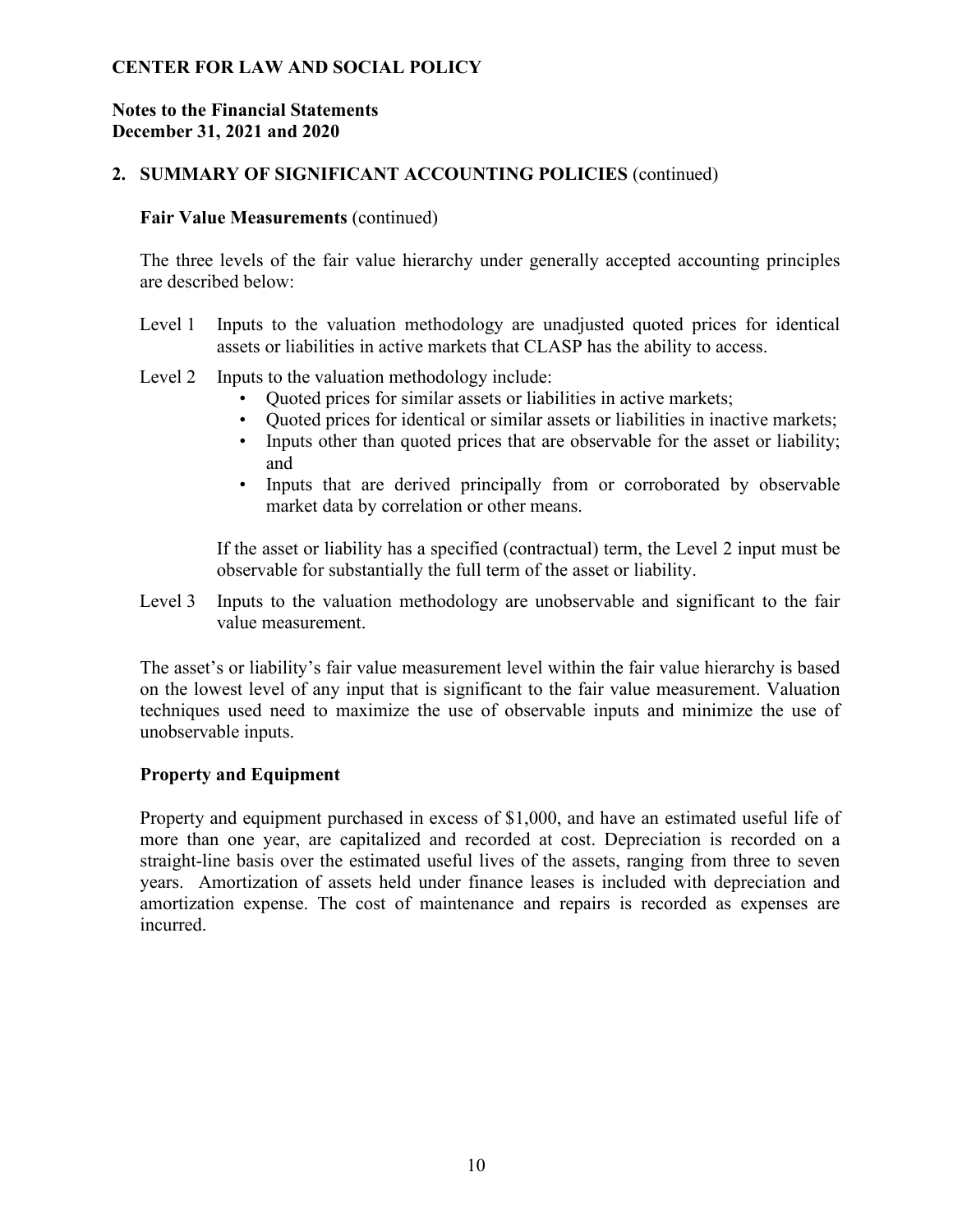#### **Notes to the Financial Statements December 31, 2021 and 2020**

## **2. SUMMARY OF SIGNIFICANT ACCOUNTING POLICIES** (continued)

#### **Deferred Revenue**

Deferred revenue consists of revenue related to funds for an executive course. The revenue will be recognized when the executive course occurs. Revenue received in advance of the executive course is presented as a deferred liability in the accompanying statements of financial position as of December 31, 2021.

#### **Net Assets**

Net assets without donor restrictions are assets and contributions that are not restricted by donors or for which restrictions have expired.

Net assets with donor restrictions are those whose use by CLASP has been restricted by donors primarily for a specific time period or purpose. When a donor restriction is met, net assets with donor restrictions are reclassified to net assets without donor restrictions.

### **Support and Revenue**

Grants and contributions received are recorded as net assets without donor restrictions or net assets with donor restrictions, depending on the existence and/or nature of any donorimposed restrictions. Donor-restricted support is reported as an increase in net assets with donor restrictions.

Gifts of cash and other assets are reported as with donor restricted support if they are received with donor stipulations that limit the use of the donated assets.

Amounts received under contracts are recognized as revenue when the related services are provided.

## **Functional Allocation of Expenses**

The costs of providing the various programs and other activities have been summarized on a functional basis in the accompanying statements of activities and changes in net assets and statements of functional expenses. Accordingly, certain costs have been allocated among the program (policy areas) and supporting services that benefit from those costs. General and administrative and fundraising expenses include those expenses that are not directly identified with any other specific policy area but provide for the overall support and direction of CLASP. These have been allocated across all programs by the percentage of staff time spent on those activities.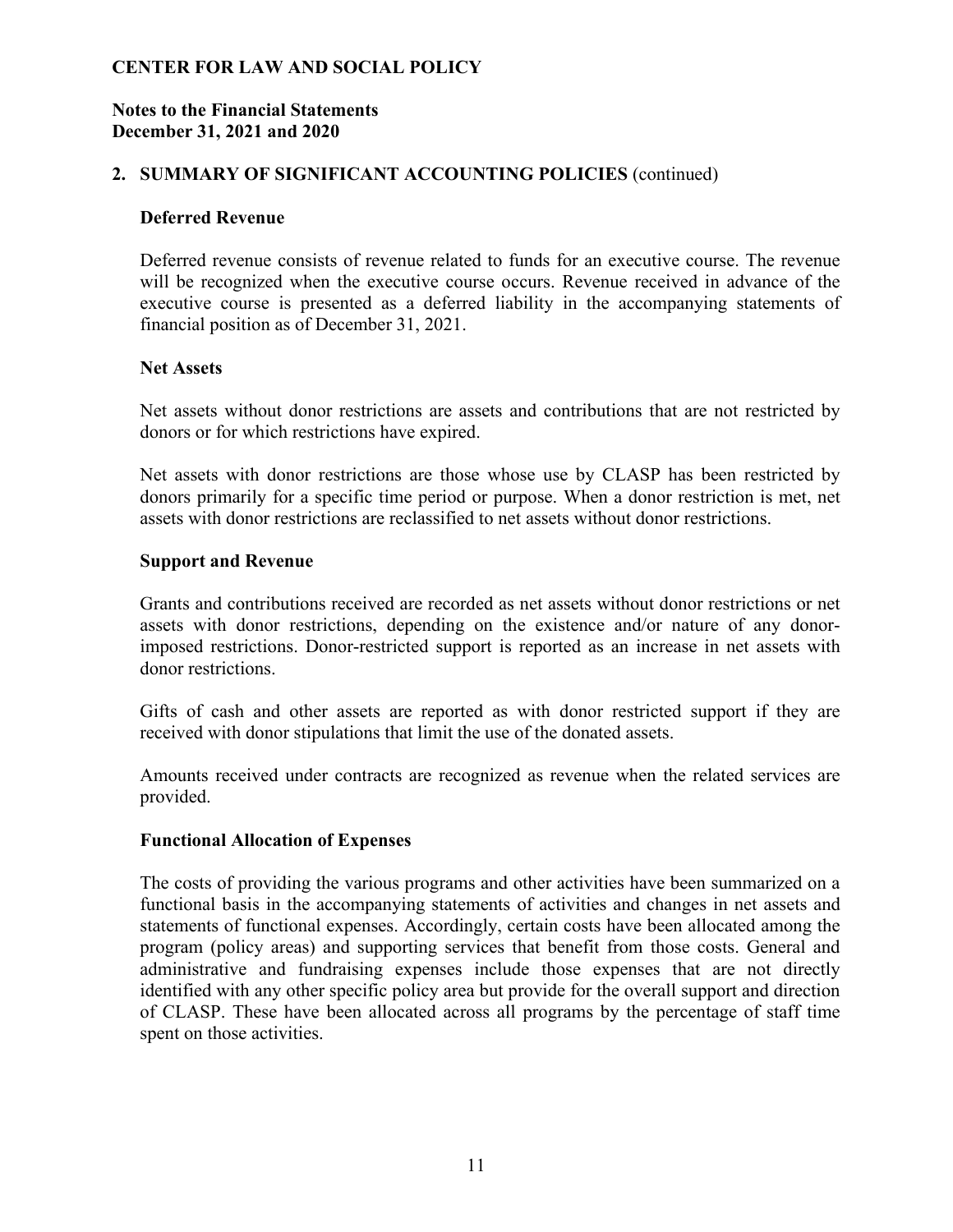#### **Notes to the Financial Statements December 31, 2021 and 2020**

#### **2. SUMMARY OF SIGNIFICANT ACCOUNTING POLICIES** (continued)

#### **Income Taxes**

CLASP is exempt from the payment of Federal income taxes other than net unrelated business income by the Internal Revenue Service under the provisions of Section 501(c)(3) of the Internal Revenue Code and is classified as an organization that is not a private foundation.

The provisions included in accounting principles generally accepted in the United States of America provide consistent guidance for the accounting for uncertainty in income taxes recognized in an entity's financial statements and prescribe a threshold of "more likely than not" for recognition of tax positions taken or expected to be taken in a tax return. CLASP performed an evaluation of uncertain tax positions as of December 31, 2021 and 2020 and determined that there were no matters that would require recognition in the financial statements or that may have any effect on its tax-exempt status. As of December 31, 2021, the statute of limitations for tax years 2018 through 2021 remains open with the U.S. Federal jurisdiction and any state and local jurisdictions in which CLASP files tax returns. It is CLASP's policy to recognize interest and/or penalties related to uncertain tax positions, if any, in income tax expense.

#### **Liquidity and Availability of Resources**

The following reflects CLASP's financial assets as of December 31, 2021 that are available for general use within one year.

|                                               |   | Amount     |
|-----------------------------------------------|---|------------|
| Cash and cash equivalents                     | S | 9,887,339  |
| Investments                                   |   | 2,841      |
| Grants receivable                             |   | 2,951,100  |
| Accounts receivable                           |   | 27,739     |
| Financial assets, at year-end                 |   | 12,869,019 |
| Less those unavailable for general            |   |            |
| expenditures within one year, due to:         |   |            |
| Donor restricted funds                        |   | 7,530,202  |
| Financial assets available to meet cash needs |   |            |
| for general expenses within one year          |   | 5,338,817  |

CLASP's process of liquidity management calls for the organization to maintain sufficient liquid financial assets in order to readily meet general expenditures and obligations as they become due. As of December 31, 2021, CLASP has financial assets equal to approximately seven months of operating expenses. In addition, amounts in excess of immediate cash needs are transferred to a money market account in order to earn a higher interest rate.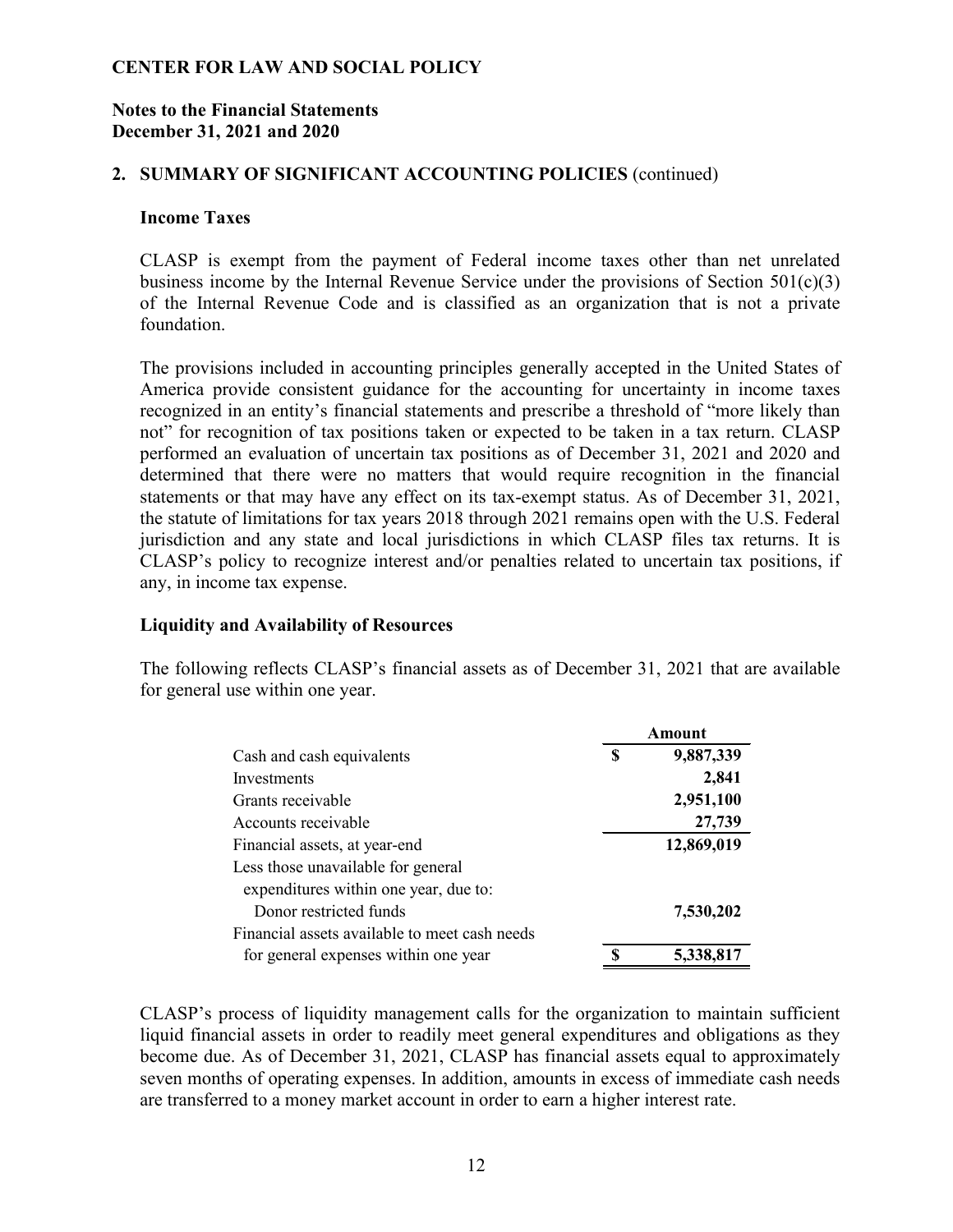#### **Notes to the Financial Statements December 31, 2021 and 2020**

### **2. SUMMARY OF SIGNIFICANT ACCOUNTING POLICIES** (continued)

#### **Recent Accounting Pronouncement**

In September 2020, the Financial Accounting Standards Board (FASB) issued Accounting Standard Update (ASU) No. 2020-07, *Not-for-Profit Entities (Topic 958): Presentation and Disclosures by Not-for-Profit Entities for Contributed Nonfinancial Assets*, which presents contributed nonfinancial assets as a separate line item in the statements of activities, apart from contributions of cash or other financial assets. This standard is effective retrospectively for periods beginning after June 15, 2021.

Management is evaluating the effects of this pronouncement on the financial statements and will implement this pronouncement by its effective date. Management does not believe the adoption of this pronouncement will have a material effect on the financial statements.

#### **Subsequent Events**

CLASP's management evaluated the accompanying financial statements for subsequent events and transactions through May 11, 2022, the date the financial statements were available for issue and have determined that other than the paragraph below, no material subsequent events have occurred that would affect the information presented in the accompanying financial statements or require additional disclosure.

Subsequent to year end, CLASP received a general operating grant in the amount of \$10,000,000 from the National Philanthropic Trust.

#### **3. INVESTMENTS**

Following is a description of the valuation methodology used for investments measured at fair value. There have been no changes in methodologies used as of December 31, 2021. There were no transfers between levels in the fair value hierarchy during the year ended December 31, 2021. Transfers between levels are recorded at the end of the reporting period, if applicable.

*Common stocks* – valued at the closing price reported on the active market in which the individual securities are traded.

The methods described above may produce a fair value calculation that may not be indicative of net realizable value or reflective of future fair values.

Furthermore, while CLASP believes its valuation methods are appropriate and consistent with other market participants, the use of different methodologies or assumptions to determine the fair value of certain financial instruments could result in a different fair value measurement at the reporting date.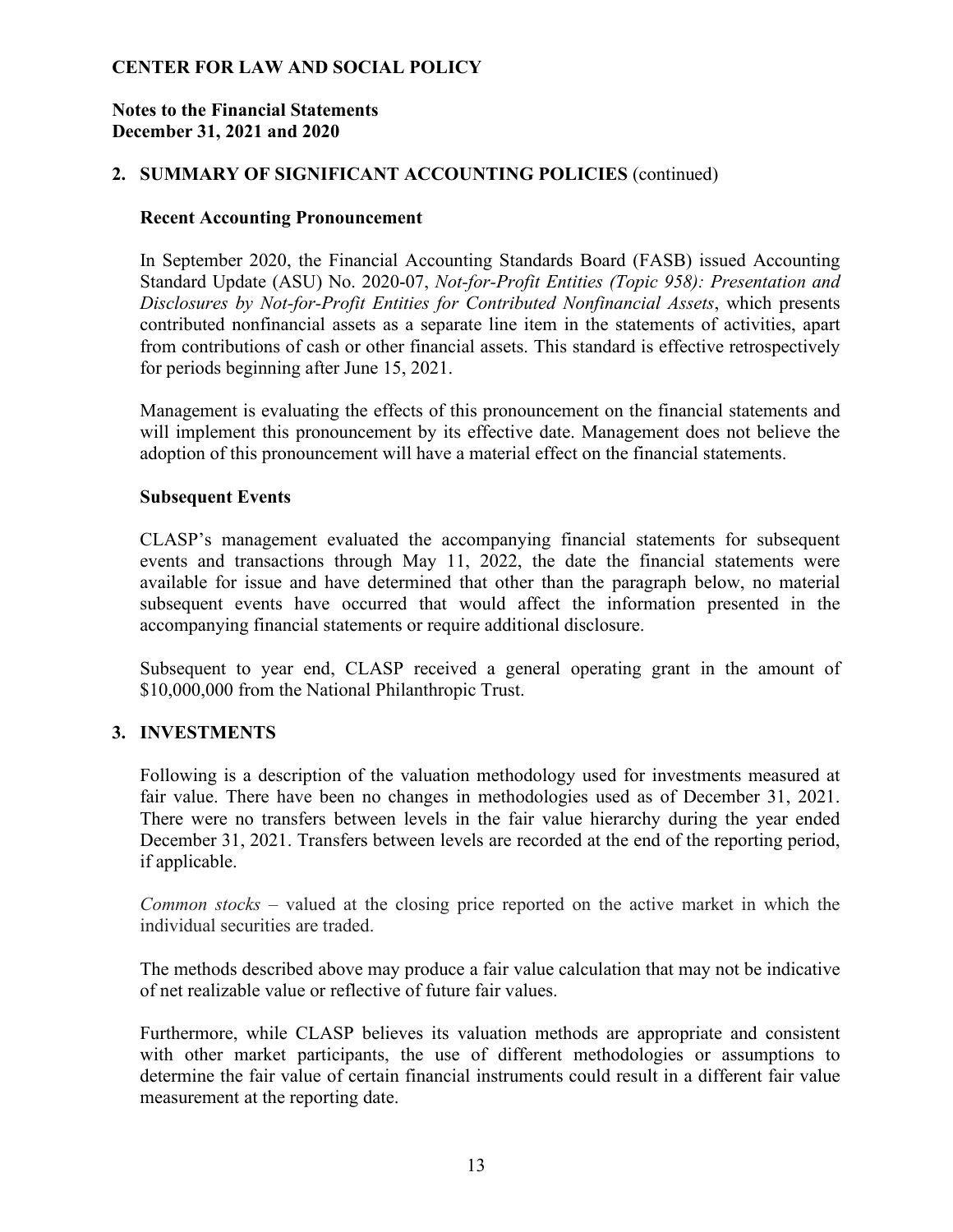#### **Notes to the Financial Statements December 31, 2021 and 2020**

#### **3. INVESTMENTS** (continued)

The following tables set forth, by level, the fair value hierarchy, CLASP's investments at fair value as of December 31.

|                      |                |                | 2021    |   |              |
|----------------------|----------------|----------------|---------|---|--------------|
|                      | <b>Level 1</b> | Level 2        | Level 3 |   | <b>Total</b> |
| Common Stocks        | 2,841          | œ              |         | ۰ | 2,841        |
|                      |                |                | 2020    |   |              |
|                      | <b>Level 1</b> | <b>Level 2</b> | Level 3 |   | <b>Total</b> |
| <b>Common Stocks</b> | 8,386          |                |         | - | 8,386        |

For the years ended December 31, 2021 and 2020, investment income consisted of the following:

|                                              | 2021  | 2020 |       |  |
|----------------------------------------------|-------|------|-------|--|
| Interest and dividends, net                  | 3.072 |      | 6.375 |  |
| Realized and unrealized gains on investments | 327   |      | 666   |  |
|                                              | 3.399 |      | 7.041 |  |

## **4. PROPERTY AND EQUIPMENT**

As of December 31, 2021 and 2020, property and equipment consisted of the following:

|                                    |   | 2021    | 2020          | <b>Useful Life</b> |
|------------------------------------|---|---------|---------------|--------------------|
| Furniture and fixtures             | S | 234,289 | \$<br>290,110 | 3-7 years          |
| Leasehold improvements             |   | 101,517 | 99,412        | 3-5 years          |
|                                    |   | 335,806 | 389,522       |                    |
| Less: accumulated depreciation     |   | 140,717 | 190,181       |                    |
| <b>Property and Equipment, Net</b> | S | 195,089 | 199,341       |                    |

Depreciation and amortization expense was \$55,603 and \$54,932, for the years ended December 31, 2021 and 2020, respectively.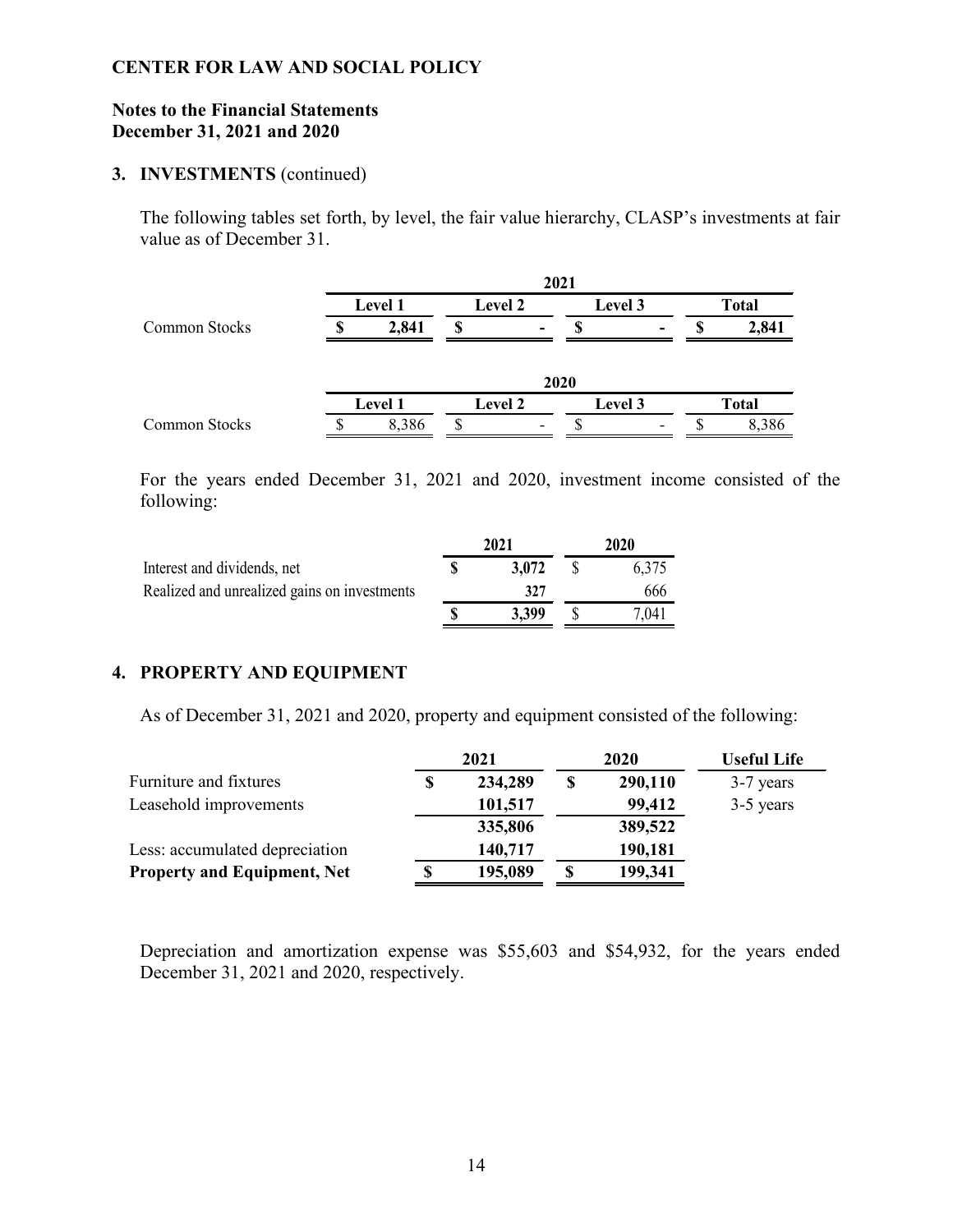#### **Notes to the Financial Statements December 31, 2021 and 2020**

#### **5. LOAN PAYABLE – PAYCHECK PROTECTION PROGRAM**

During the year ended December 31, 2020, CLASP received a Paycheck Protection Program (PPP) loan in the amount of \$817,100. The PPP loan was received from the U.S Federal government under the Coronavirus Aid, Relief and Economic Security (CARES) Act passed by Congress. The terms of the loan required the proceeds to be spent on eligible expenses, which were primarily payroll related costs. Part or all of the loan could be forgiven based on meeting certain conditions as set forth in the loan agreement. Any portion of the PPP loan that is not forgiven must be repaid over two years after a six-month deferral period at an interest rate of 1%.

This loan was fully forgiven during the year ended December 31, 2021 and is recognized as Federal grant revenue in the accompanying statements of activities and changes in net assets for the year ended December 31, 2021.

### **6. FINANCE LEASE LIABILITY**

Effective May 2021, CLASP terminated its finance lease for copiers early and entered into a new finance lease obligation for copiers due to expire in 2026. The monthly base lease payment is \$3,198 for the entire lease term. In connection with this lease, CLASP recorded a right of use asset and a corresponding finance lease liability in the amount of \$178,623 using an interest rate of 3.25%. The right-of-use asset and finance lease liability are being amortized over the life of the lease agreement. As of December 31, 2021, the unamortized right-of-use asset was \$158,776. The prior lease for the copiers was terminated and the related asset and liability were removed.

Future minimum lease payments at December 31, 2021 are as follows:

| For the Years Ending December 31, | Amount |         |  |
|-----------------------------------|--------|---------|--|
| 2022                              | \$     | 38,376  |  |
| 2023                              |        | 38,376  |  |
| 2024                              |        | 38,376  |  |
| 2025                              |        | 38,376  |  |
| 2026                              |        | 25,584  |  |
| <b>Total</b>                      |        | 179,088 |  |
| Less: interest at $3.25\%$        |        | 13,128  |  |
| <b>Total</b>                      | \$     | 165,960 |  |

Interest expense for the year ended December 31, 2021 and 2020, was \$5,414 and \$10,527, respectively.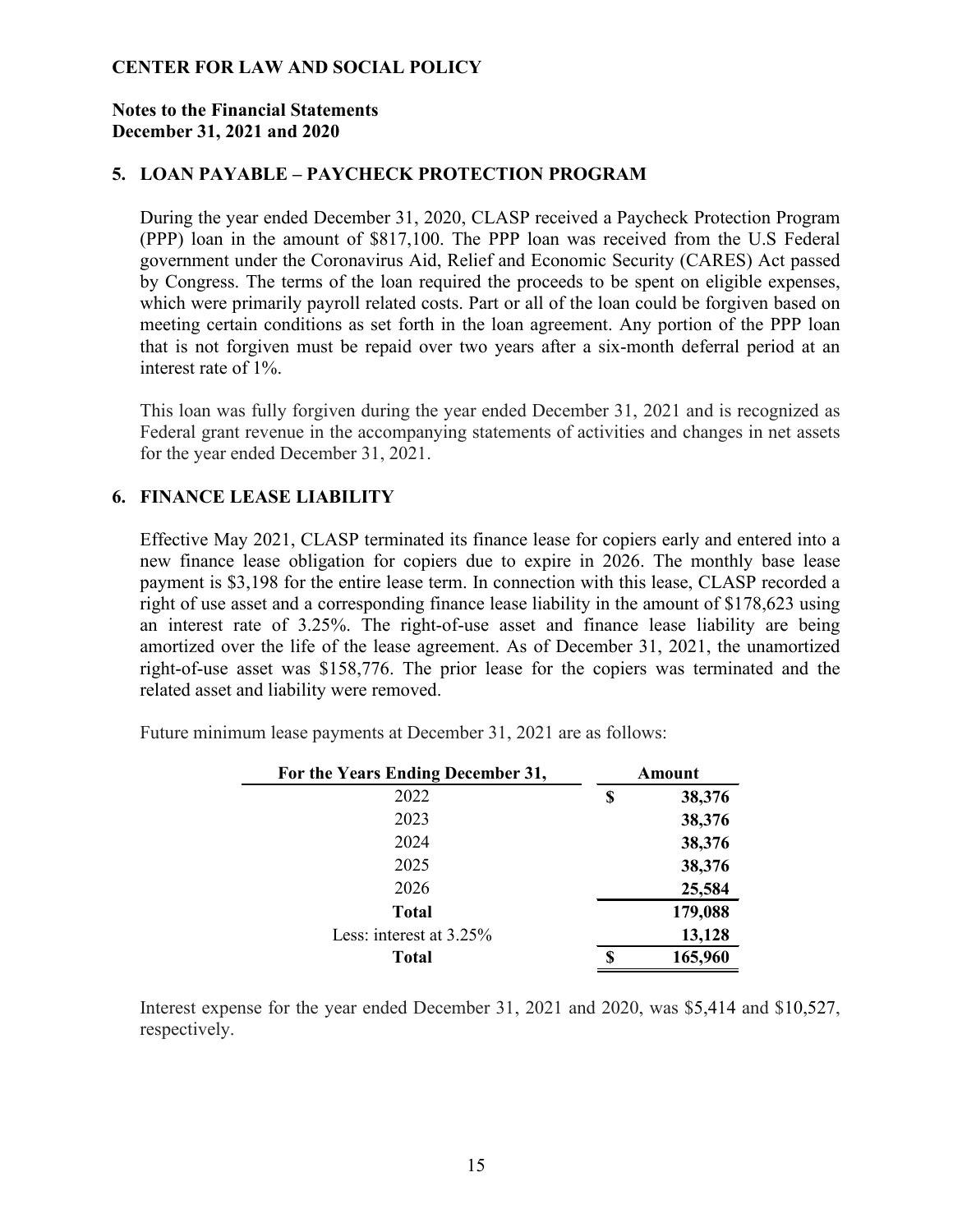#### **Notes to the Financial Statements December 31, 2021 and 2020**

## **7. OPERATING LEASE LIABILITY**

On October 10, 2019, CLASP entered into a sublease agreement for new office space in Washington, D.C. The agreement commenced on June 1, 2020 and extends through May 31, 2032. Base rent is \$593,591 per year, increasing by a factor of 3% per year. Under this lease agreement, CLASP received rent abatement as follows: (i) the basic rent is abated for the first three (3) months of the first lease year; and (ii) the basic rent is abated for the first month of each of the second, third, fourth, fifth, sixth, seventh, and eighth years, as well an allowance for improvements not to exceed \$240,645. The lease also calls for CLASP to pay a security deposit in the amount of \$49,466. The security deposit is included in the right-of-use asset – operating lease in the accompanying statements of financial position.

As of December 31, 2021 and 2020, the unamortized right-of-use asset was \$5,681,521 and \$6,138,208, respectively, and the unamortized operating lease liability was \$5,951,224 and \$6,323,665, respectively. The lease cost, including imputed interest at 3.25%, and amortization of the right-of-use asset for the year ended December 31, 2021 and 2020, was \$657,112 and \$383,321, respectively, and is included in occupancy expense in the accompanying statements of functional expenses.

The future minimum lease payments shown below reflect the rental payments through the termination date of the new lease.

| For the Years Ending December 31, | Amount |           |  |
|-----------------------------------|--------|-----------|--|
| 2022                              | \$     | 569,620   |  |
| 2023                              |        | 568,708   |  |
| 2024                              |        | 604,310   |  |
| 2025                              |        | 622,439   |  |
| 2026                              |        | 641,112   |  |
| Thereafter                        |        | 4,110,380 |  |
| Total                             |        | 7,116,569 |  |
| Less: interest                    |        | 1,145,498 |  |
| Total                             | S      | 5,971,071 |  |

#### **8. NET ASSETS WITH DONOR RESTRICTIONS**

Net assets with donor restrictions were available for the following purposes as of December 31, 2021 and 2020:

|                                                     | 2021 |           | 2020 |           |
|-----------------------------------------------------|------|-----------|------|-----------|
| Purpose restricted funding                          |      | 7,530,202 |      | 5,766,377 |
| Time restricted funding (general operating support) |      | 2,182,625 |      | 2,087,500 |
|                                                     |      | 9.712.827 |      | 7.853.877 |